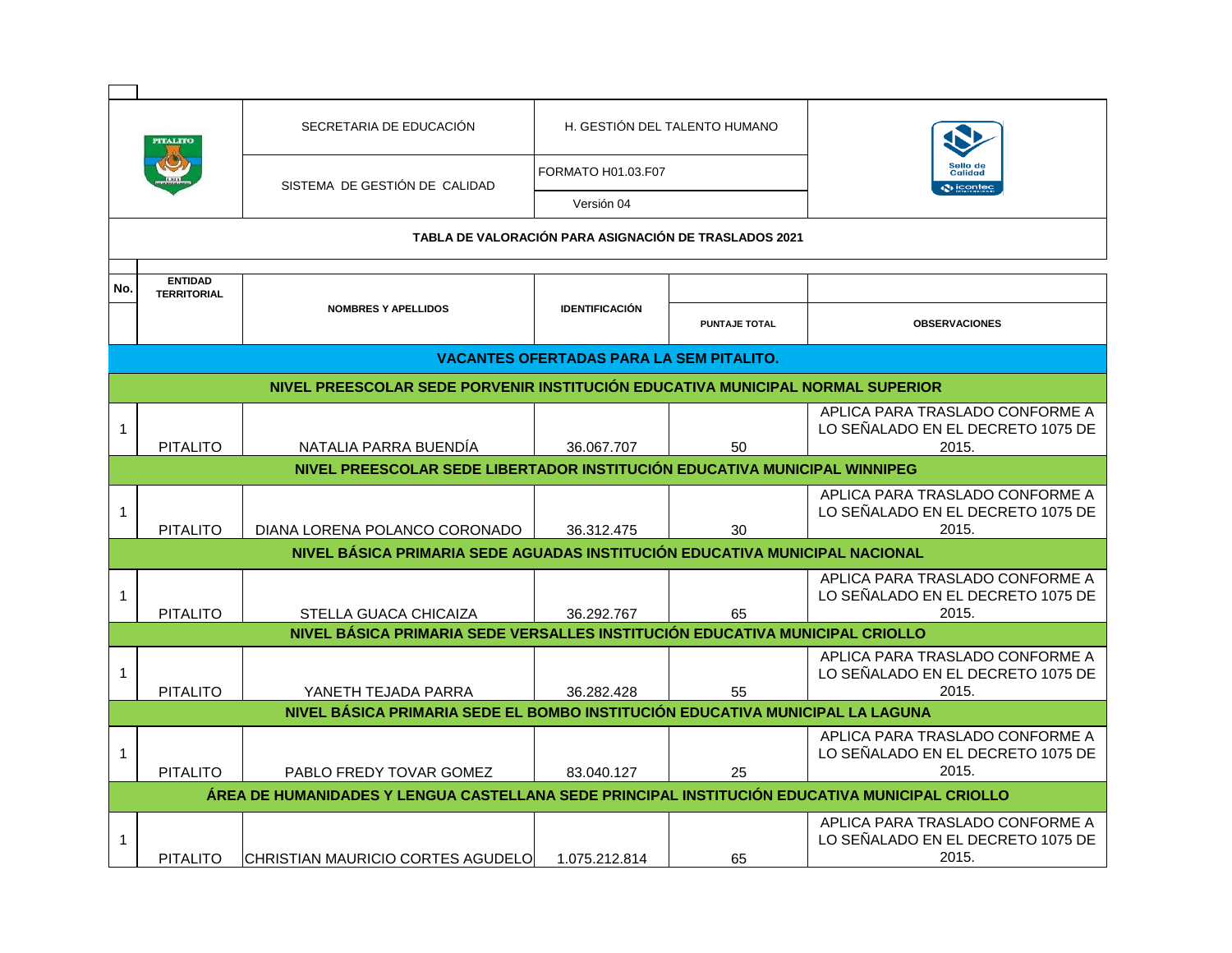|                | <b>COORDINACIÓN SEDE PRINCIPAL INSTITUCIÓN EDUCATIVA MUNICIPAL NACIONAL</b>                        |                                                                                |                             |                                                                                                                                             |                                                                                                        |  |  |
|----------------|----------------------------------------------------------------------------------------------------|--------------------------------------------------------------------------------|-----------------------------|---------------------------------------------------------------------------------------------------------------------------------------------|--------------------------------------------------------------------------------------------------------|--|--|
|                | <b>PITALITO</b>                                                                                    | LUIS GERMÁN BURBANO                                                            | 12.241.077                  | 50                                                                                                                                          | APLICA PARA TRASLADO CONFORME A<br>LO SEÑALADO EN EL DECRETO 1075 DE<br>2015.                          |  |  |
|                | VACANTES OFERTADAS PARA LA SEM PITALITO Y OTRAS ENTIDADES TERRITORIALES CERTIFICADAS EN EDUCACIÓN. |                                                                                |                             |                                                                                                                                             |                                                                                                        |  |  |
|                | ÁREA DE CIENCIAS NATURALES QUÍMICA SEDE ARRAYANES INSTITUCIÓN EDUCATIVA MUNICIPAL LA LAGUNA        |                                                                                |                             |                                                                                                                                             |                                                                                                        |  |  |
| 1              | <b>FLORENCIA</b>                                                                                   | DIEGO FERNANDO CÁRDENAS DEVIA                                                  | 14.895.196                  | 35                                                                                                                                          | APLICA PARA TRASLADO CONFORME A<br>LO SEÑALADO EN EL DECRETO 1075 DE<br>2015.                          |  |  |
|                |                                                                                                    | ÁREA DE TECNOLOGÍA E INFORMÁTICA INSTITUCIÓN EDUCATIVA MUNICIPAL DOMINGO SAVIO |                             |                                                                                                                                             |                                                                                                        |  |  |
| 1              | <b>HUILA</b>                                                                                       | ERIKA MARCELA MORENO TORRES                                                    | 36.293.952                  | 65                                                                                                                                          | SE APLICARÁ CRITERIO DE DESEMPATE<br>DE ACUERDO CON EL ARTÍCULO 2.4.5.1.4<br>DEL DECRETO 1075 DE 2015. |  |  |
| $\overline{c}$ | <b>HUILA</b>                                                                                       | LUIS FERNANDO CHANTRE CUELLAR                                                  | 12.279.174                  | 65                                                                                                                                          | SE APLICARÁ CRITERIO DE DESEMPATE<br>DE ACUERDO CON EL ARTÍCULO 2.4.5.1.4<br>DEL DECRETO 1075 DE 2015. |  |  |
| 3              | <b>HUILA</b>                                                                                       | LAURA HELENA BURBANO CERÓN                                                     | 36.292.358                  | 45                                                                                                                                          | <b>CUMPLE REQUISITOS</b>                                                                               |  |  |
| $\overline{4}$ | CAQUETÁ                                                                                            | CLAUDIA LORENA CASTRO BETANCOURT                                               | 40.079.667                  | 30                                                                                                                                          | <b>CUMPLE REQUISITOS</b>                                                                               |  |  |
|                |                                                                                                    |                                                                                | <b>PERMUTAS</b>             | <b>IEM MONTESSORI/</b>                                                                                                                      |                                                                                                        |  |  |
| 1              | <b>PITALITO</b>                                                                                    | FRANCY FORONDA RODRÍGUEZ<br>ROSALBA BOHORQUEZ DIAZ                             | 38.750.203<br>26.436.406    | SEDE MARÍA<br>MONTESSORI/<br><b>BÁSICA PRIMARIA</b><br><b>IEM JOSE EUSTASIO</b><br>RIVERA / SEDE<br>CABUYAL DEL CEDRO<br>/ BÁSICA PRIMARIA  | APROBACIÓN DE PERMUTA POR PARTE<br>DEL MUNICIPIO DE PITALITO.                                          |  |  |
| $\overline{c}$ | <b>PITALITO</b>                                                                                    | ELIZABETH GÓMEZ CORTÉS                                                         | 36.273.898                  | IEM CRIOLLO / SEDE<br>EL CABUYO BÁSICA<br><b>PRIMARIA</b>                                                                                   | APROBACIÓN DE PERMUTA POR PARTE<br>DEL MUNICIPIO DE PITALITO.                                          |  |  |
|                |                                                                                                    | NINFA ROJAS CORREA                                                             | 26.599.050                  | <b>IEM LICEO SUR</b><br>ANDINO / SEDE JESÚS<br>MARÍA BASTO BÁSICA<br><b>PRIMARIA</b>                                                        |                                                                                                        |  |  |
| 3              | <b>PITALITO</b>                                                                                    | ANGELINA CÓRDOBA DÍAZ<br>ARMANDO SANTOYO GUTIERREZ                             | 36.272.773<br>1.083.871.553 | IEM PALMARITO /<br>SEDE EL DIVISO<br><b>BÁSICA PRIMARIA</b><br><b>IEM LICEO SUR</b><br>ANDINO / SEDE<br>PRINCIPAL BÁSICA<br><b>PRIMARIA</b> | APROBACIÓN DE PERMUTA POR PARTE<br>DEL MUNICIPIO DE PITALITO.                                          |  |  |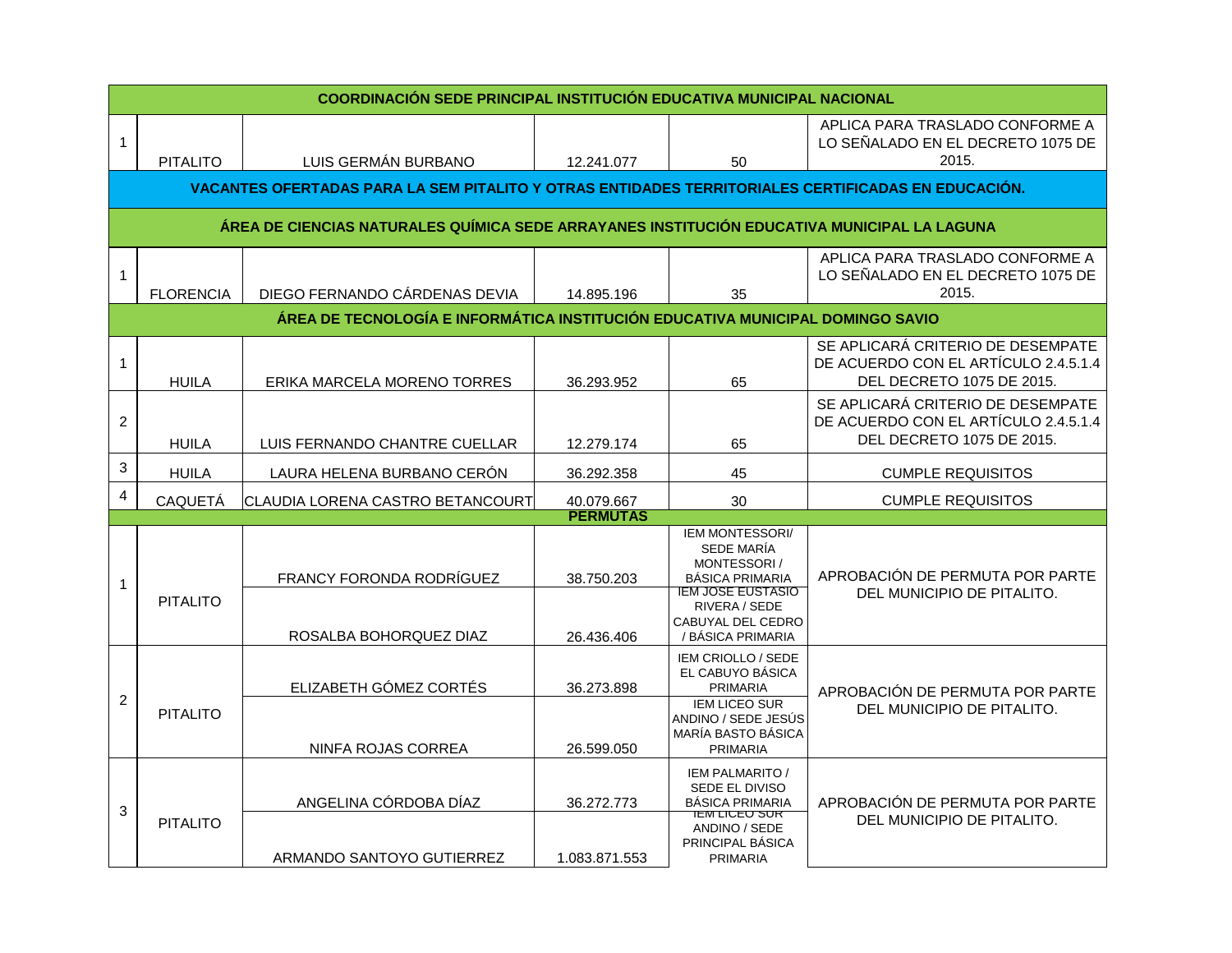|                |                 |                              |               | <b>IEM JORGE VILLAMIL</b><br>CORDOVEZ / SEDE<br>CHIRCAL BÁSICA                           |                                                                                                                           |
|----------------|-----------------|------------------------------|---------------|------------------------------------------------------------------------------------------|---------------------------------------------------------------------------------------------------------------------------|
| 4              |                 | DULVER SILVA PLAZA           | 83.182.689    | <b>PRIMARIA</b>                                                                          | APROBACIÓN DE PERMUTA POR PARTE                                                                                           |
|                | <b>PITALITO</b> | MARY RUTH AGUDELO GONZÁLEZ   | 40.762.416    | <b>IEM LICEO SUR</b><br>ANDINO / SEDE JESÚS<br>MARÍA BASTO BÁSICA<br><b>PRIMARIA</b>     | DEL MUNICIPIO DE PITALITO.                                                                                                |
| 5              |                 | NERCY ORDOÑEZ ORTIZ          | 1.083.876.926 | <b>IEM NORMAL</b><br>SUPERIOR / SEDE<br>CÁLAMO BÁSICA<br><b>PRIMARIA</b>                 | APROBACIÓN DE PERMUTA POR PARTE<br>DEL MUNICIPIO DE PITALITO.                                                             |
|                | <b>PITALITO</b> | LUZ DARY ARGOTE ORDOÑEZ      | 36.274.350    | <b>IEM PALMARITO /</b><br>SEDE CAFARNAÚM<br><b>BÁSICA PRIMARIA</b>                       |                                                                                                                           |
| 6              | <b>PITALITO</b> | ALBA ALICIA OVIEDO BARRERA   | 36.165.857    | IE INEM JULIAN<br><b>MOTTA SALAS / SEDE</b><br><b>CANDIDO NIVEL</b><br><b>PREESCOLAR</b> | APROBACIÓN DE PERMUTA POR PARTE<br>DEL MUNICIPIO DE PITALITO.<br>PENDIENTE DECISIÓN DEL ENTE<br><b>TERRITORIAL NEIVA.</b> |
|                | <b>NEIVA</b>    | CLARA INÉS SALAS MUÑOZ       | 26.566.333    | <b>IEM MONTESSORI/</b><br><b>SEDE MARÍA</b><br>MONTESSORI/<br><b>BÁSICA PRIMARIA</b>     |                                                                                                                           |
| $\overline{7}$ | <b>HUILA</b>    | LUIS ALCIDES PEÑA MAZABEL    | 83.218.239    | <b>IEM MONTESSORI/</b><br><b>SEDE MARÍA</b><br>MONTESSORI/<br><b>BÁSICA PRIMARIA</b>     | APROBACIÓN DE PERMUTA POR PARTE<br>DEL MUNICIPIO DE PITALITO.<br>PENDIENTE DECISIÓN DEL ENTE<br><b>TERRITORIAL HUILA.</b> |
|                | <b>PITALITO</b> | JORGE ELIECER HURTADO MEDINA | 12.228.854    | IE SAN JOSÉ<br>OPORAPA / SEDE<br>CENTRAL / BÁSICA<br><b>PRIMARIA</b>                     |                                                                                                                           |
|                | <b>HUILA</b>    | NELLY STERLING ULE           | 26.582.842    | <b>IEM MONTESSORI/</b><br>SEDE JARDÍN / BÁSICA<br><b>PRIMARIA</b>                        | APROBACIÓN DE PERMUTA POR PARTE<br>DEL MUNICIPIO DE PITALITO.                                                             |
| 8              | <b>PITALITO</b> | MARÍA YINETH MOLINA TORRES   | 36.272.896    | IE SAN JOSÉ<br>OPORAPA / SEDE<br>CENTRAL / BÁSICA<br><b>PRIMARIA</b>                     | PENDIENTE DECISIÓN DEL ENTE<br>TERRITORIAL HUILA.                                                                         |
| 9              | <b>HUILA</b>    | ELIANA VILLARREAL MUÑOZ      | 1.083.900.671 | <b>IEM LICEO SUR</b><br>ANDINO / SEDE EL<br><b>TERMINAL BÁSICA</b><br><b>PRIMARIA</b>    | APROBACIÓN DE PERMUTA POR PARTE<br>DEL MUNICIPIO DE PITALITO.<br>PENDIENTE DECISIÓN DEL ENTE<br>TERRITORIAL NEIVA.        |
|                | <b>PITALITO</b> | OMAIRA MORA SUÁREZ           | 36.311.538    | IE SANTA TERESA /<br><b>SEDE PRINCIPAL</b><br><b>BÁSICA PRIMARIA</b>                     |                                                                                                                           |